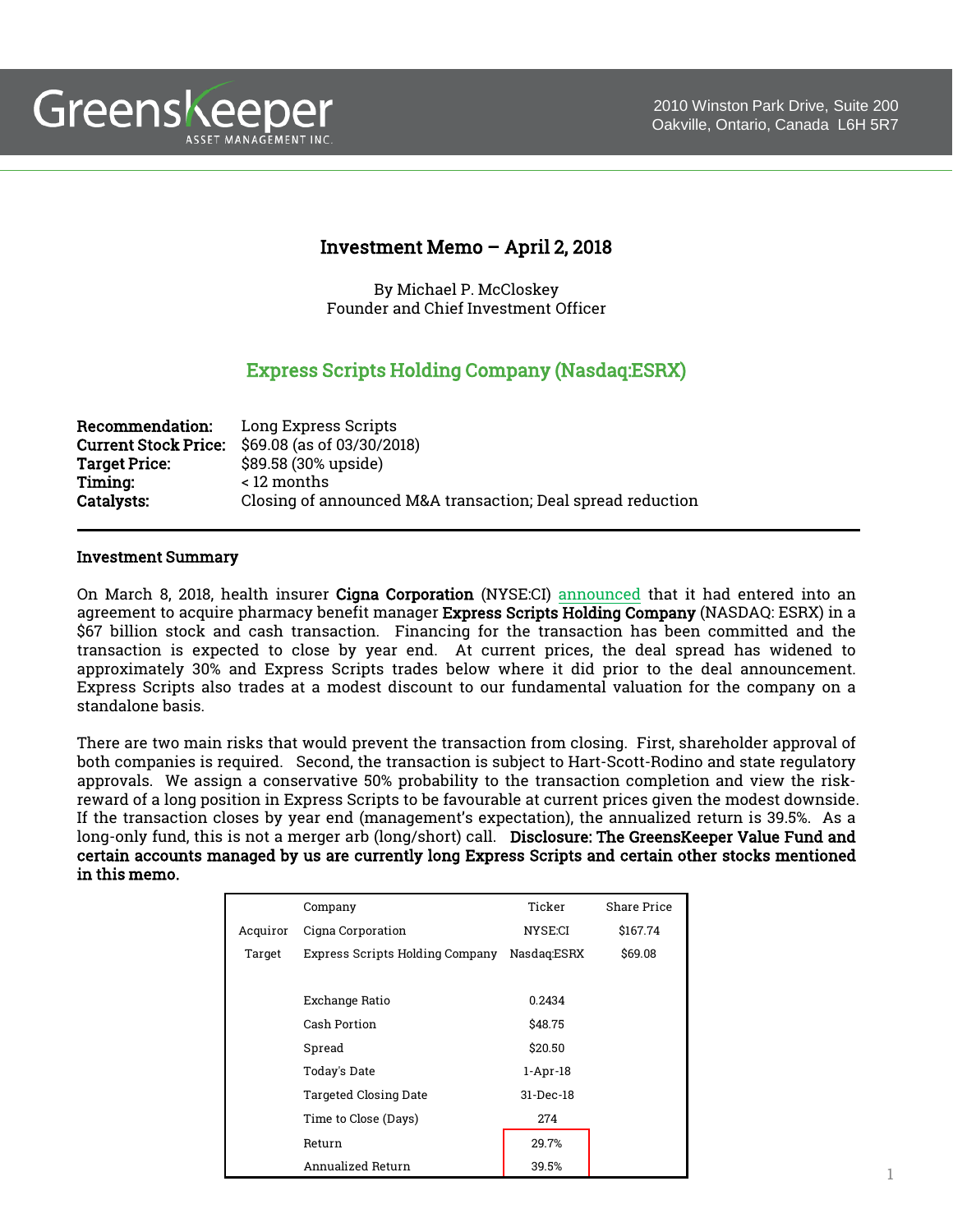

#### Transaction Overview

On March 8, 2018, Cigna Corporation (NYSE:CI) announced that it had entered into an agreement to acquire Express Scripts Holding Company (NASDAQ: ESRX) in a \$67 billion stock and cash transaction. On closing, shareholders of Express Scripts will receive \$48.75 in cash and 0.2434 shares of Cigna for each share of ESRX that they currently hold.

The proposed transaction is a vertical merger as there is very little overlap in the business of each company. Cigna is the fifth-largest health insurer in the United States (by revenue). Express Scripts is the largest independent pharmacy benefit manager (PBM) in the United States. PBMs aggregate the buying power of many healthcare payers (including health insurers) and use that scale to negotiate favourable pricing from drug manufacturers. A negotiated portion of the savings is passed along to the client and a portion retained by the PBM.

| Cigna Corporation               |          | NYSE:CI               |           |            |       |
|---------------------------------|----------|-----------------------|-----------|------------|-------|
| Capitalization                  |          | Financials (2018E)    |           | Valuation  |       |
| <b>Share Price</b>              | \$167.74 | Revenue               | \$44,055  | EV/Revenue | 0.98  |
| Market Cap                      | \$40,801 | <b>EBITDA</b>         | \$4.984   | EV/EBITDA  | 8.69  |
| Net Debt                        | \$2,268  | Net Income (ex-items) | \$3,128   | P/E        | 13.85 |
| Enterprise Value                | \$43,317 | FCF                   | \$3,536   | P/FCF      | 11.54 |
|                                 |          |                       |           |            |       |
| Express Scripts Holding Company |          | Nasdaq:ESRX           |           |            |       |
| Capitalization                  |          | Financials (2018E)    |           | Valuation  |       |
| <b>Share Price</b>              | \$69.08  | Revenue               | \$100,979 | EV/Revenue | 0.52  |
| Market Cap                      | \$38,770 | <b>EBITDA</b>         | \$7,697   | EV/EBITDA  | 6.82  |
| Net Debt                        | \$13,705 | Net Income (ex-items) | \$5,335   | P/E        | 9.84  |
| Enterprise Value                | \$52,475 | FCF                   | \$5,432   | P/FCF      | 7.14  |

Source: Capital IQ as of 04/01/2018. 2018E reflects analyst consensus estimates.

Cigna management provided several reasons supporting the strategic rationale for the transaction: better customer experience, a broader/integrated offering; scale; personalization; cost savings / synergies of \$600 million; etc. These are only relevant to our investment thesis insofar as they relate to the likelihood of the transaction closing.

Financing for the transaction has been committed (Morgan Stanley Senior Funding, Inc. and The Bank of Tokyo-Mitsubishi UFJ, Ltd). Our review of the Merger [Agreement](https://www.sec.gov/Archives/edgar/data/701221/000095015918000095/0000950159-18-000095-index.htm) filed with the Securities and Exchange Commission (SEC) suggests that there are only two material risks that would prevent the Merger from closing which are discussed in detail below. The remaining conditions appear to be standard in transactions of this nature and should be fulfilled in due course.

## Material Risk #1: Shareholder Approvals

The shareholders of each of Cigna and Express Scripts are required to approve the adoption of the Merger Agreement. Given the healthy 30% premium being paid to Express Scripts shareholders and the favourable recommendation of its board, we view approval by the Express Scripts shareholders to be a non-issue. However, the approval of the transaction by the Cigna shareholders is less certain.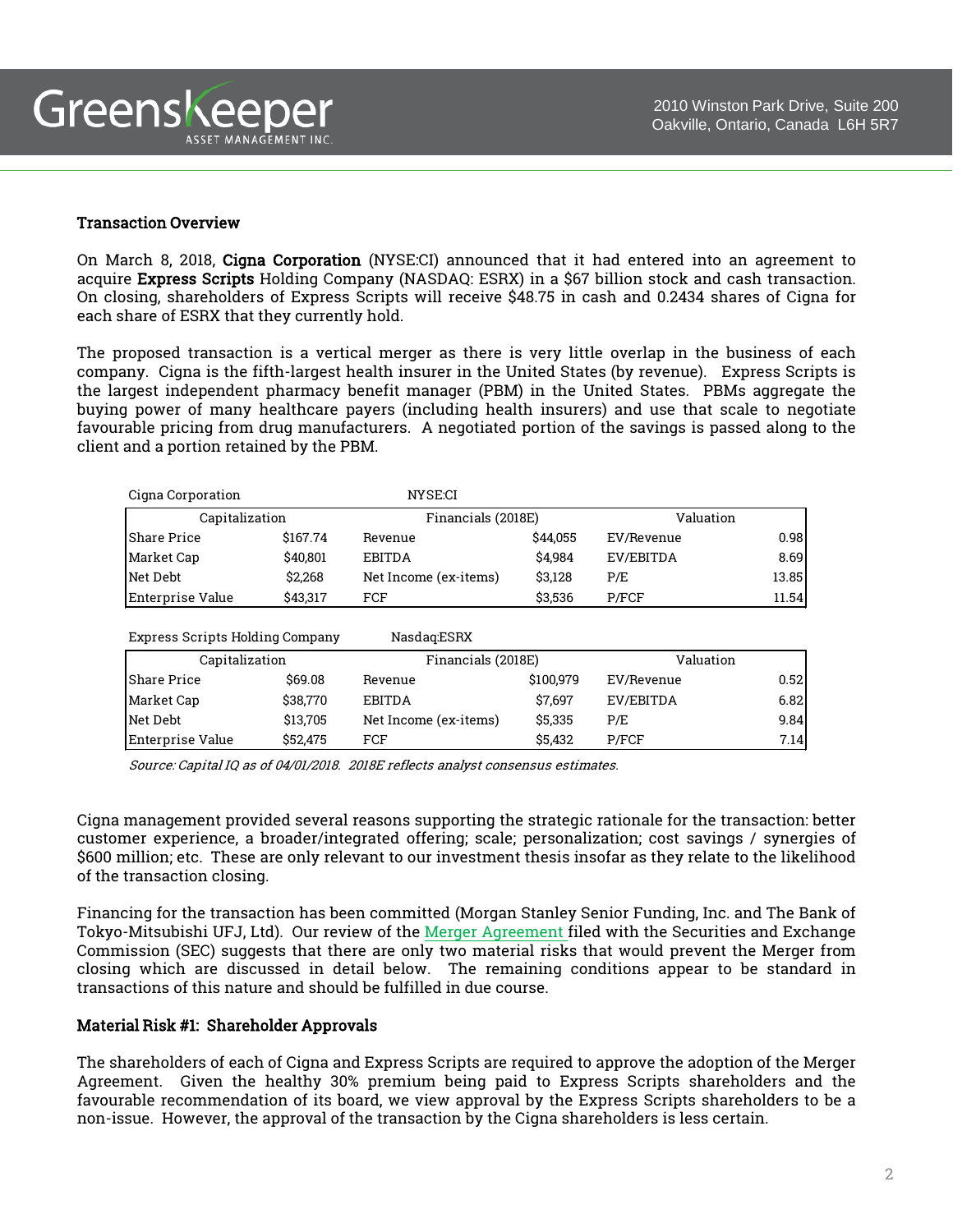Cigna's stock has declined from \$194.25 pre-announcement to \$167.74 or down 13.6% (versus the S&P500 which was down 3.2% over that three-week time period). While it is often the case that the acquirer's share price declines in a major M&A transaction (especially one involving share consideration due to merger arbitrage), the magnitude of the selloff suggests that there is some level of disapproval of the transaction within the Cigna shareholder base.

Cigna requires that a simple majority (50% of the votes cast) vote in favour of the transaction. Cigna's board of directors has approved the transaction and, subject to certain conditions, will recommend to its shareholders to approve the transaction. They have received a fairness opinion from their financial advisor – Morgan Stanley. Cigna management wants the transaction to close and will likely take the necessary steps to obtain shareholder approvals (e.g. retaining a proxy solicitation firm).

Our review of the publicly available information on Cigna's shareholders, suggests that the stock is widely held with the largest holders being passive. There do not appear to be any major activist investors involved at this point, however that can change quickly. We assume that merger arb shareholders (e.g. long Express Scripts, short Cigna) will vote their shares in favour of the transaction.

| Top Holders - CI                   |            |        |             |
|------------------------------------|------------|--------|-------------|
| T. Rowe Price Group, Inc.          | 17,756,569 | 7.30%  | Dec-31-2017 |
| The Vanguard Group, Inc.           | 17,289,066 | 7.11%  | Dec-31-2017 |
| BlackRock, Inc.                    | 17,155,180 | 7.05%  | Dec-31-2017 |
| Dodge & Cox                        | 10,734,593 | 4.41%  | Dec-31-2017 |
| State Street Global Advisors, Inc. | 10,402,243 | 4.28%  | Dec-31-2017 |
|                                    | 73,337,651 | 30.15% |             |
|                                    |            |        |             |
| Activists                          |            | 0.61%  |             |
|                                    |            |        |             |

Source: Capital IQ, GreensKeeper.

#### Material Risk #2: Regulatory Approvals

Greenskeeper

ASSET MANAGEMENT INC.

Given the transaction's size, it is subject to a Hart-Scott-Rodino (HSR) merger review. Once the HSR premerger notification filings are made by both Cigna and Express Scripts, either the Department of Justice (DOJ) or the Federal Trade Commission (TFC) will assume carriage.

The transaction review is complicated by several related developments. On December 3, 2017, CVS Health (NYSE:CVS) [announced](https://cvshealth.com/newsroom/press-releases/cvs-health-acquire-aetna-combination-provide-consumers-better-experience) that it was acquiring Aetna (NYSE:AET) in a \$69 billion cash and stock transaction. CVS is a large pharmacy retailer but also owns a major PBM (Caremark). Aetna, like Cigna, is a major US health insurer. Given the similarities between the two transactions and the overall industry consolidation, our view is that it increases the regulatory risks involved in both transactions. Second, the Trump Administration has made several statements relating to drug price reduction and has made policy moves that impact health insurers. Rising healthcare costs is a highly politicized topic and we are in a mid-term election year. Regulators will need to be seen to be scrutinizing the proposed transaction which also heightens the risks involved.

Historically, vertical mergers such as the one proposed by Cigna and Express Scripts were most likely to be approved. That may no longer be the case in light of the DOJ's current attempt to block the vertical merger of AT&T (NYSE:T) and Time Warner (NYSE:TWX).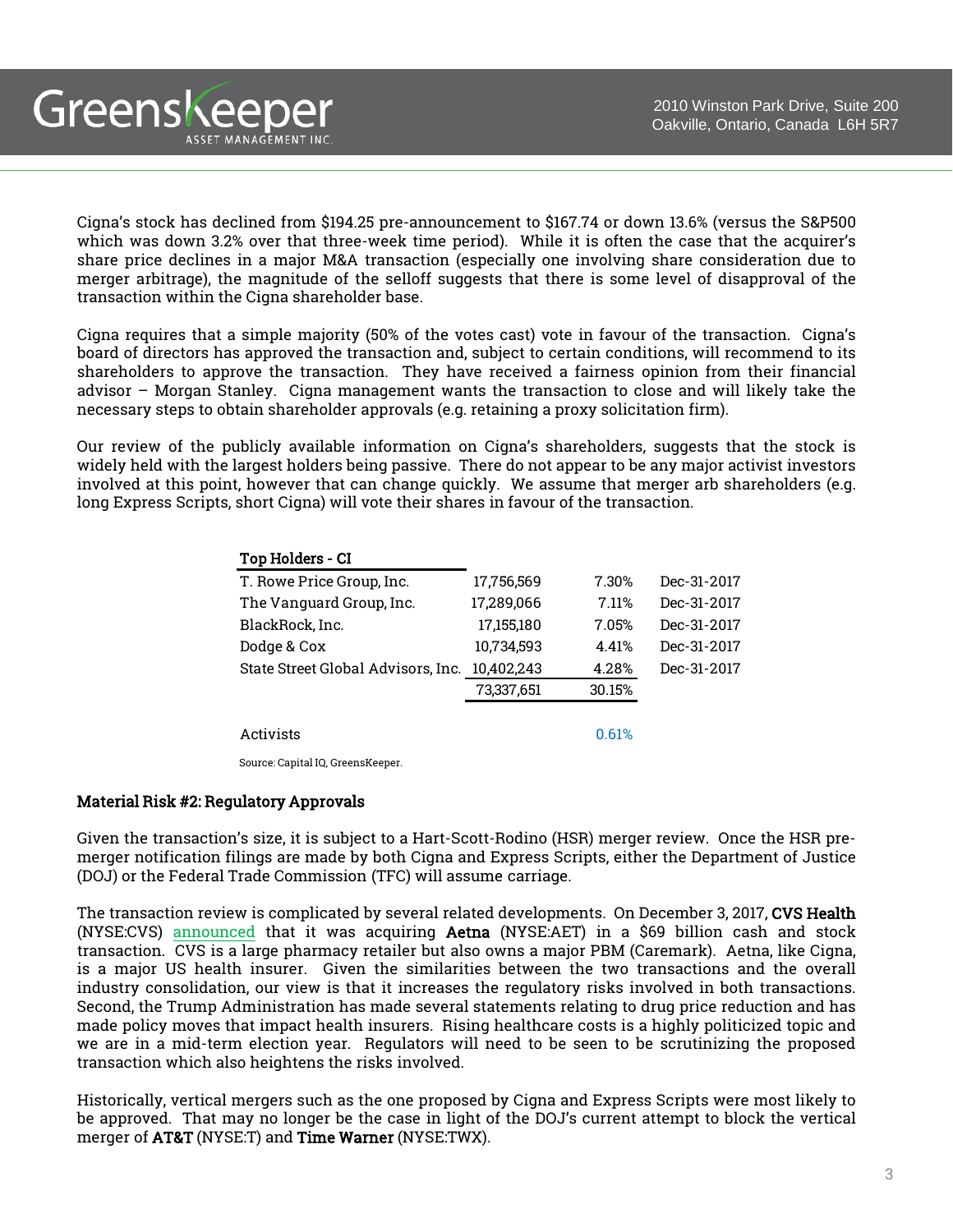The DOJ has assumed carriage of the proposed CVS/Aetna transaction and on February 1, 2018, issued a "second request" letter to each merger partner. We assume that the DOJ will also assume carriage of the proposed Cigna/Express Scripts transaction review and that they will also issue a "second request" letter to the participants.

#### Risk Assessment

Greenskeeper

ASSET MANAGEMENT INC

There are two primary outcomes possible  $-$  the transaction closes or it does not due to: (i) a failed Cigna shareholder vote or (ii) regulatory opposition to the transaction that cannot be remedied by structural concessions. There is also the remote possibility that another superior proposal materializes for Express Scripts. We will ignore that scenario given its low probability and the fact that it would be a positive surprise. Another outlier is the risk that the Trump Administration takes action to target PBMs who have been the subject of a number of negative articles in the past few years.

In light of all the foregoing, we assess the overall probability of the transaction closing at approximately 50%. This figure is more conservative than some analysts that view regulatory signoff as "highly probable". (1) Cigna management believes that the transaction will close by year end. In light of the regulatory environment, we have assumed that the transaction closes in one year which reduces the annualized return on a successful completion to 30% upside (down from 39.5%).

We see no reason why the proposed Cigna/Express Scripts transaction would be more likely to be rejected than the proposed CVS/Aetna transaction. In addition, the largest health insurer in the US - UnitedHealth Group (NYSE:UNH) – is already vertically integrated via its PBM subsidiary OptimumRx. Another major health insurer - Anthem, Inc. (NYSE:ANTM) - is currently starting its own PBM internally.<sup>(2)</sup> Additional vertical integration, in an attempt to rein in rising healthcare costs, seems like a reasonable experiment that shouldn't be blocked on policy grounds (but could be for political reasons). The deal spread on both pending transactions was similar for a short time but the Cigna/Express Scripts spread has dramatically widened over the past three weeks. We are puzzled by the current spread and unable to come up with a convincing argument for why it should continue to exist.



#### Source: Capital IQ, GreensKeeper.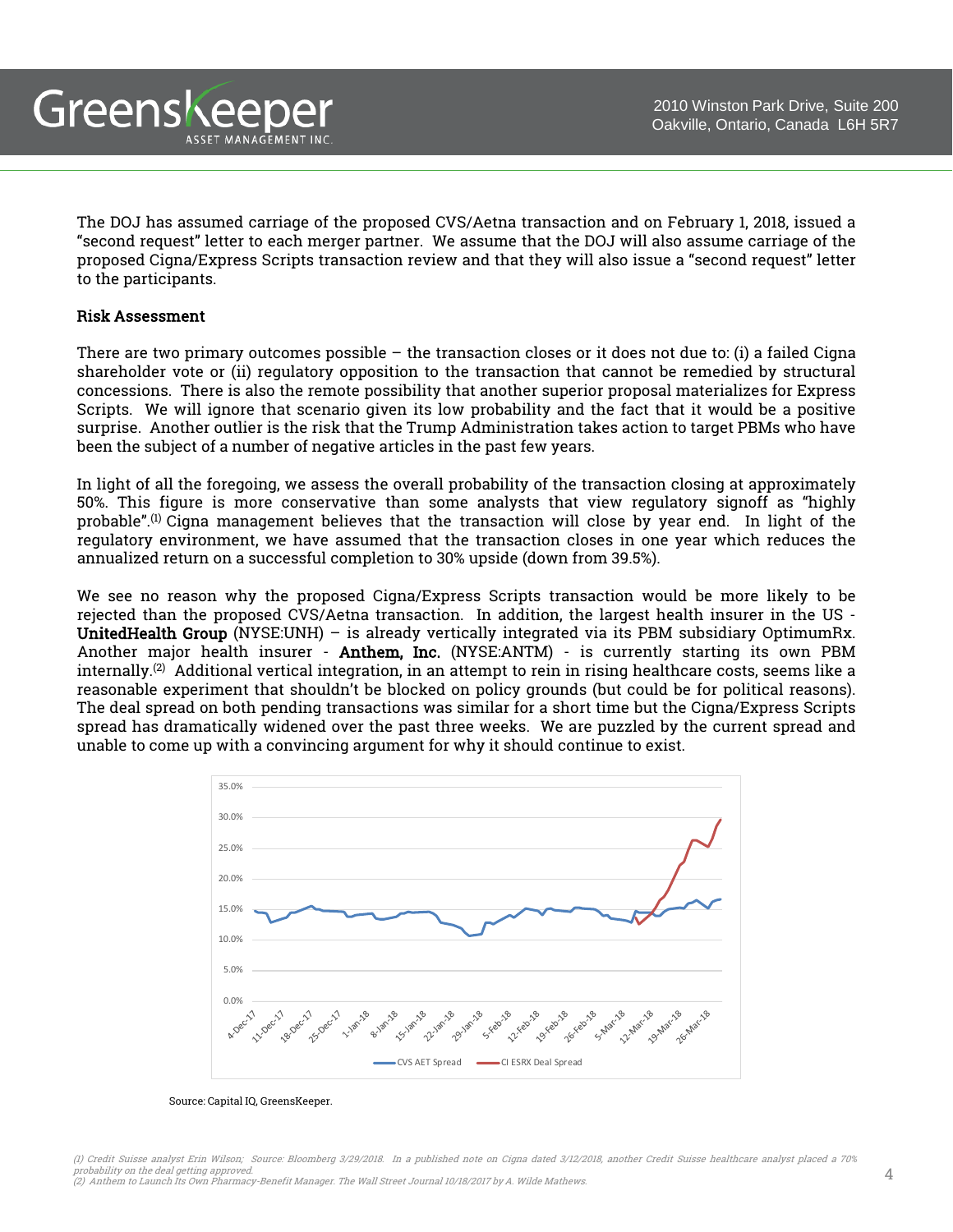#### Outcomes and Expected Values

ASSET MANAGEMENT INC

Greenskeeper

If the transaction closes, the deal spread will disappear and we expect a return of approximately 29.7% or an annualized return of 29.7% to 39.5% depending on the timing of the closing. We also retain the option of selling Express Scripts in the interim if the gap closes sufficiently. As the transaction consideration is based on a fixed exchange ratio, we bear the risk of further declines in Cigna's stock impacting the overall consideration to be received, potentially lowering our return.

In the event that the transaction does not close, we will be long Express Scripts and assume the risk that the stock sells off. There are several reasons that we believe that the downside is limited in this scenario.

First, depending on the reason for the transaction being aborted, Express Scripts stands to be paid a break fee of between \$1.6 and \$2.1 billion. This represents \$2.30 to \$3.00 per ESRX share fully-taxed. Obviously there will be some offsetting legal and advisory costs. Second, we believe that at the current price of \$69.08, the shares of Express Scripts are trading slightly below their intrinsic value based on a fundamental analysis.

Prior to the transaction announcement, Express Scripts was trading at an undisturbed price of \$73.42 per share (or 5.9% higher than current levels with the market down only 3.2% during that same period). Analyst target prices pre-announcement ranged from a low of \$69.00 to a high of \$100.00.<sup>(3)</sup>



Source: Capital IQ

We have also owned Express Scripts in the past and are familiar with the company and its industry. Our prior newsletters detailing the company and our investment thesis at the time can be found at the following links: Scorecard #10 – [September](https://www.greenskeeper.ca/wp-content/uploads/2016/10/The-Scorecard-Issue-10-Steady-Progress.pdf) 2014 and [Scorecard](https://www.greenskeeper.ca/wp-content/uploads/2016/10/The-Scorecard-Issue-13-Tug-of-WaR.pdf) #13 – January 2016. Since the time of our prior ownership of the stock, the company has grown its earnings and two major events have transpired, one positive and one negative.

The US tax reform enacted in December 2017 is a large positive for the company. Express Scripts' business is conducted almost entirely in the US and historically the company has had an effective tax rate of approximately 35%. The reduction to a lower corporate rate will reduce the company's tax expense by approximately \$850 million per year or \$1.55 per share.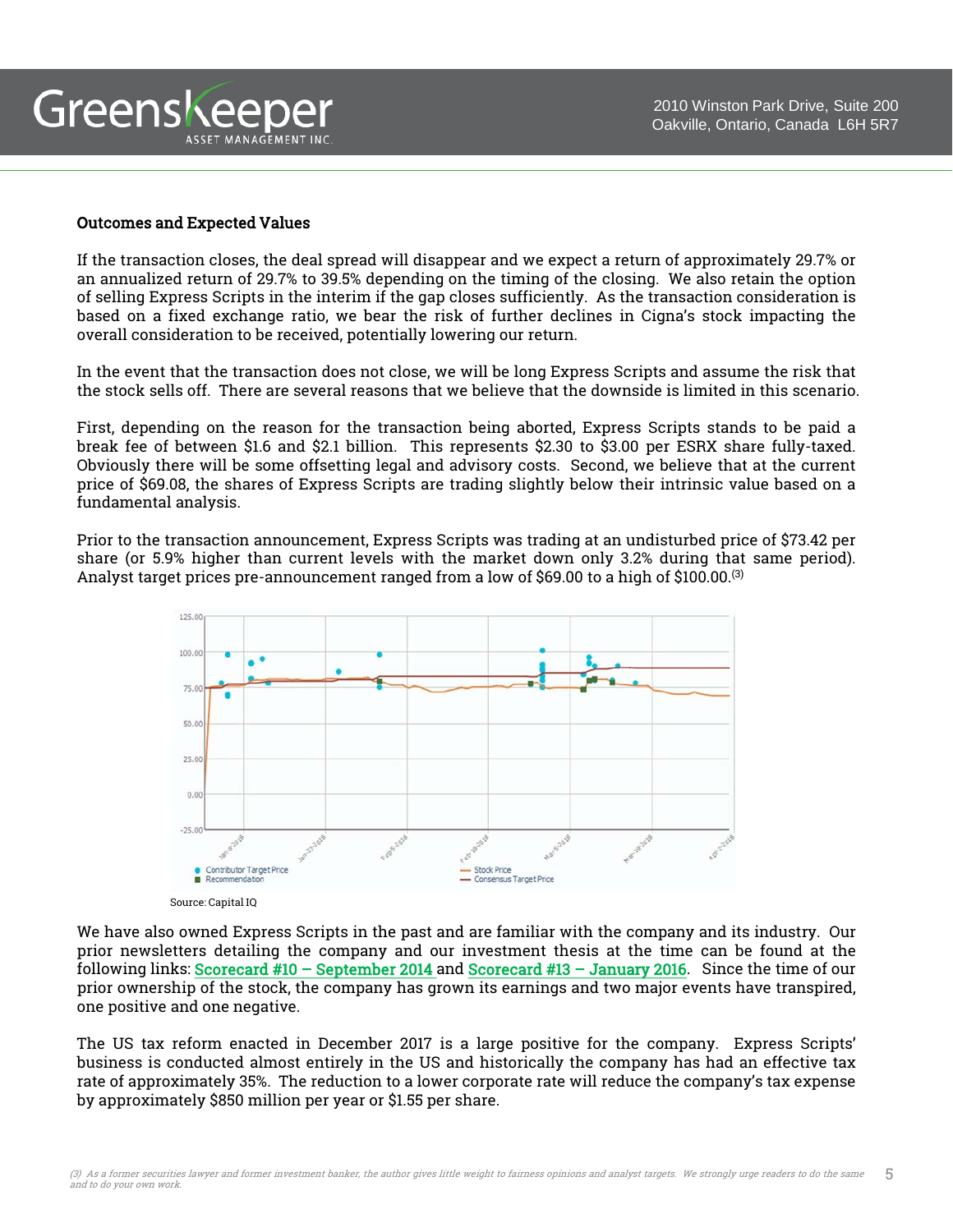On the negative side, Express Scripts is defending itself in litigation with its largest client – health insurer Anthem, Inc. (NYSE:ANTM). Anthem is claiming billions of dollars in damages for breach of contract, Express Scripts is vigorously defending the claim. In addition, Anthem has given notice to Express Scripts that they do not intend to renew their PBM contract with the company upon its end date in 2019. As a result, we believe the proper way to value Express Scripts is to value the company's core business (ex-Anthem). Express Scripts has now started to provide the market with a breakdown of its financial results on this basis.

Greenskeeper

ASSET MANAGEMENT INC

For 2018, management is guiding to normalized EPS of \$9.27 - \$9.47 and the company has a good track record of delivering on its guidance targets. Earnings adjustments exclude the amortization of intangible assets related to historical acquisitions. We view the adjustments as appropriate and the normalized EPS as a close proxy of what Warren Buffett refers to as Owner Earnings.

At the earnings guidance midpoint, the stock is trading at 7.4x earnings at present. Express Scripts is a low capex business and free cash flow is expected to exceed earnings in 2018. We estimate that the stock is trading at about 7.0x 2018E free cash flow. However, these multiples include contributions from the Anthem runoff business. Stripping that out, our analysis suggests that the core business will generate earnings of about \$6.00 per share in 2018 with another \$3.37 per share coming from the runoff business. In other words, at the current share price, Express Scripts is trading at 11.6x core EPS.

|                                   |        | 2018 Guidance Range |                           | 2018 Guidance Range |         | 2018 Guidance Range |         |
|-----------------------------------|--------|---------------------|---------------------------|---------------------|---------|---------------------|---------|
|                                   | (Core) |                     | (ANTM, Coventry and Cat.) |                     | Total   |                     |         |
|                                   |        |                     |                           | (roll-off)          |         |                     |         |
| Adj. Claims (millions)            |        | 1,125               | 1,165                     | 220                 | 230     | 1,345               | 1,395   |
| Adj. EBITDA/ Claim                |        | \$4.51              | \$4.80                    | \$10.22             | \$10.91 | \$5.45              | \$5.80  |
| EBITDA                            |        | \$5,250             | \$5,400                   | \$2,350             | \$2,400 | \$7,600             | \$7,800 |
| less Capex                        |        | \$490               | \$540                     | \$0                 | \$0     | \$490               | \$540   |
| <b>EBIT</b>                       |        | \$4,760             | \$4,860                   | \$2,350             | \$2,400 | \$7,110             | \$7,260 |
| Interest Exp. (net)               |        | \$600               | \$600                     |                     |         | \$600               | \$600   |
| <b>EBT</b>                        |        | \$4,160             | \$4,260                   | \$2,350             | \$2,400 | \$6,510             | \$6,660 |
| T                                 |        | \$915               | \$937                     | \$517               | \$528   | \$1,432             | \$1,465 |
| Net Income                        |        | \$3,245             | \$3,323                   | \$1,833             | \$1,872 | \$5,078             | \$5,195 |
| Weighted Avg. Diluted Shares Out. |        | 550                 | 550                       | 550                 | 550     | 550                 | 550     |
| Owner EPS                         |        | \$5.90              | \$6.04                    | \$3.33              | \$3.40  | \$9.23              | \$9.45  |
| EPS per company guidance          |        |                     |                           |                     |         | \$9.27              | \$9.47  |
| CFO per company guidance          |        |                     |                           |                     |         | \$5,775             | \$6,275 |
| CFO per company guidance          |        |                     |                           |                     |         | \$520               | \$628   |
| FCF                               |        |                     |                           |                     |         | \$5,255             | \$5,648 |
| FCF Per Share                     |        |                     |                           |                     |         | \$9.56              | \$10.27 |
| P/E (2018E)                       | 7.4    |                     |                           |                     |         |                     |         |
| $P/E$ (2018E - core only)         | 11.6   |                     |                           |                     |         |                     |         |
| P/FCF (2018E)                     | 7.0    |                     |                           |                     |         |                     |         |

Source: Company management, SEC filings, GreensKeeper estimates.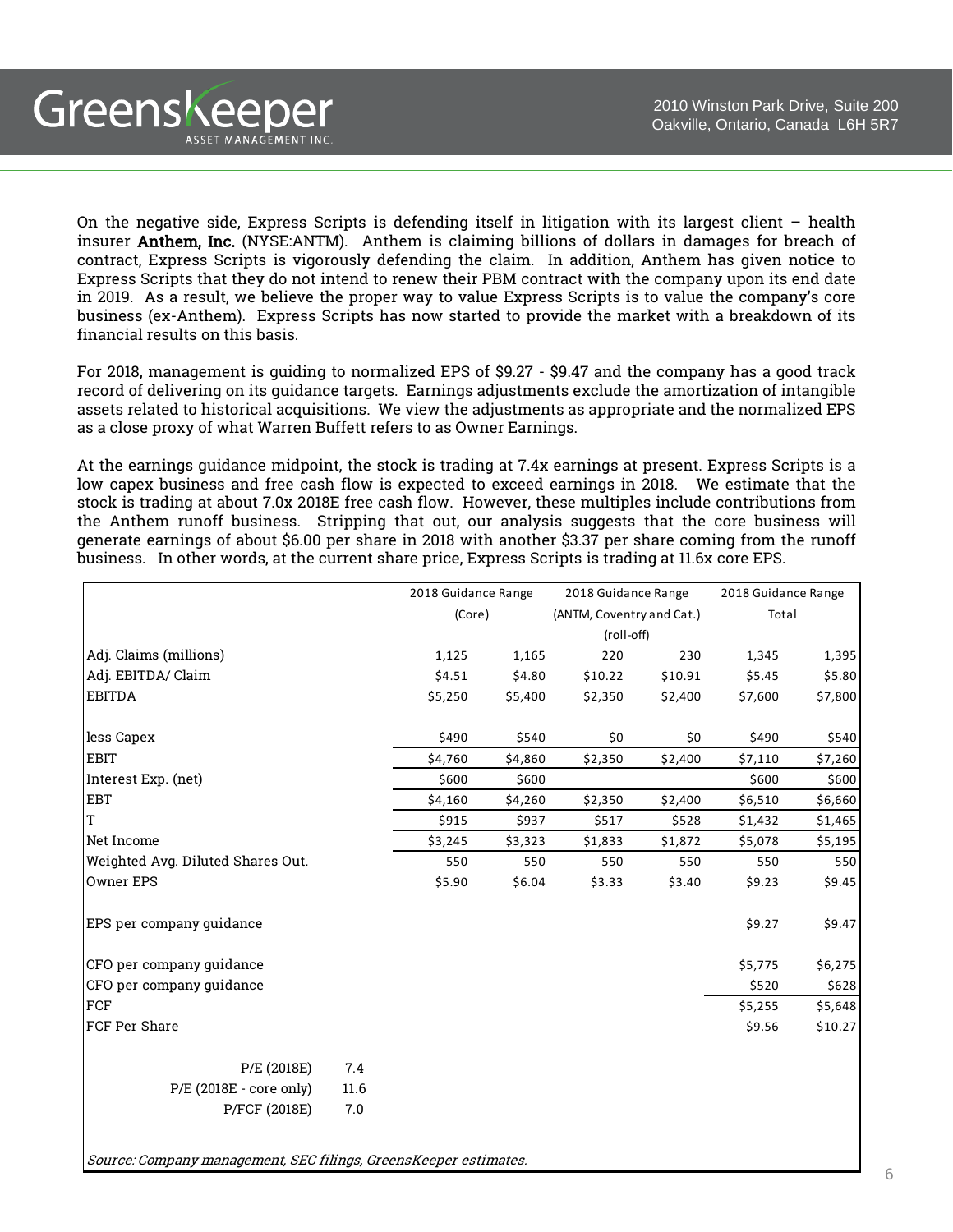The company's revenue has been flat for the past few years and earnings growth has come largely from gross margin improvement, cost cutting and substantial share repurchases. Management expects core EBITDA to grow going forward and is guiding to 8% core EBITDA growth in 2018. The company may not deserve a growth multiple but we would argue that at 11.6x current year earnings (ignoring close to \$6.70 in earnings in 2018 and 2019 from the runoff business plus another \$2.30 to \$3.00 per share from break fees), the downside to a failed M&A transaction should be limited.

Share repurchases and debt repayments are on hold pending the closing of the Cigna transaction. If the transaction is aborted, Express Scripts' cash balance will build in the interim and can then be used in the future for those purposes. The company is committed to maintaining its investment grade credit rating (currently BBB+ – S&P; Baa2 – Moody's) post-Anthem and is allocating a portion of its free cash flow to debt retirement in the next few years.

### **Conclusion**

Greenskeeper

ASSET MANAGEMENT INC

.

At current prices, the deal spread has widened to approximately 30% and Express Scripts trades below where it did prior to the deal announcement and at a modest discount to our fundamental valuation for the company on a standalone basis.

The two main risks that would prevent the transaction from closing are known. First, shareholder approval of both companies is required. Second, the transaction is subject to Hart-Scott-Rodino and state regulatory approvals. We assign a conservative 50% probability to the transaction completion and view the risk-reward of a long position in Express Scripts to be favourable at current prices given the modest downside. As a long-only fund, this is not a merger arb (long/short) call.

Even if our assessment of the probability of a successful conclusion is high, an investment in Express Scripts may still be attractive given the asymmetric risk/reward. We view the magnitude of a positive outcome to be significantly higher than the magnitude of a potential loss. In the event that the deal closes by year end (management's expectation), the annualized return is 39.5%. We also retain the optionality to close out the position if the deal spread shrinks in the interim.

### Disclosure: The GreensKeeper Value Fund and certain accounts managed by us currently own shares in Express Scripts, Anthem and AT&T.

Disclaimer: The views expressed in this memo reflect the opinions of the author as of the date of this report. Any views are subject to change at any time based on market or other conditions, and GreensKeeper disclaims any responsibility to update such views. There can be no assurance that such statements will prove accurate and, therefore, readers are advised to rely on their own evaluation of such uncertainties. This memo should not be viewed as a solicitation or recommendation to transact in a security or financial product and should not be relied upon as investment advice. Please conduct your own research before making any investment decisions. Neither the author nor GreensKeeper is receiving compensation for this article. GreensKeeper has no business relationship with any company mentioned in this article.